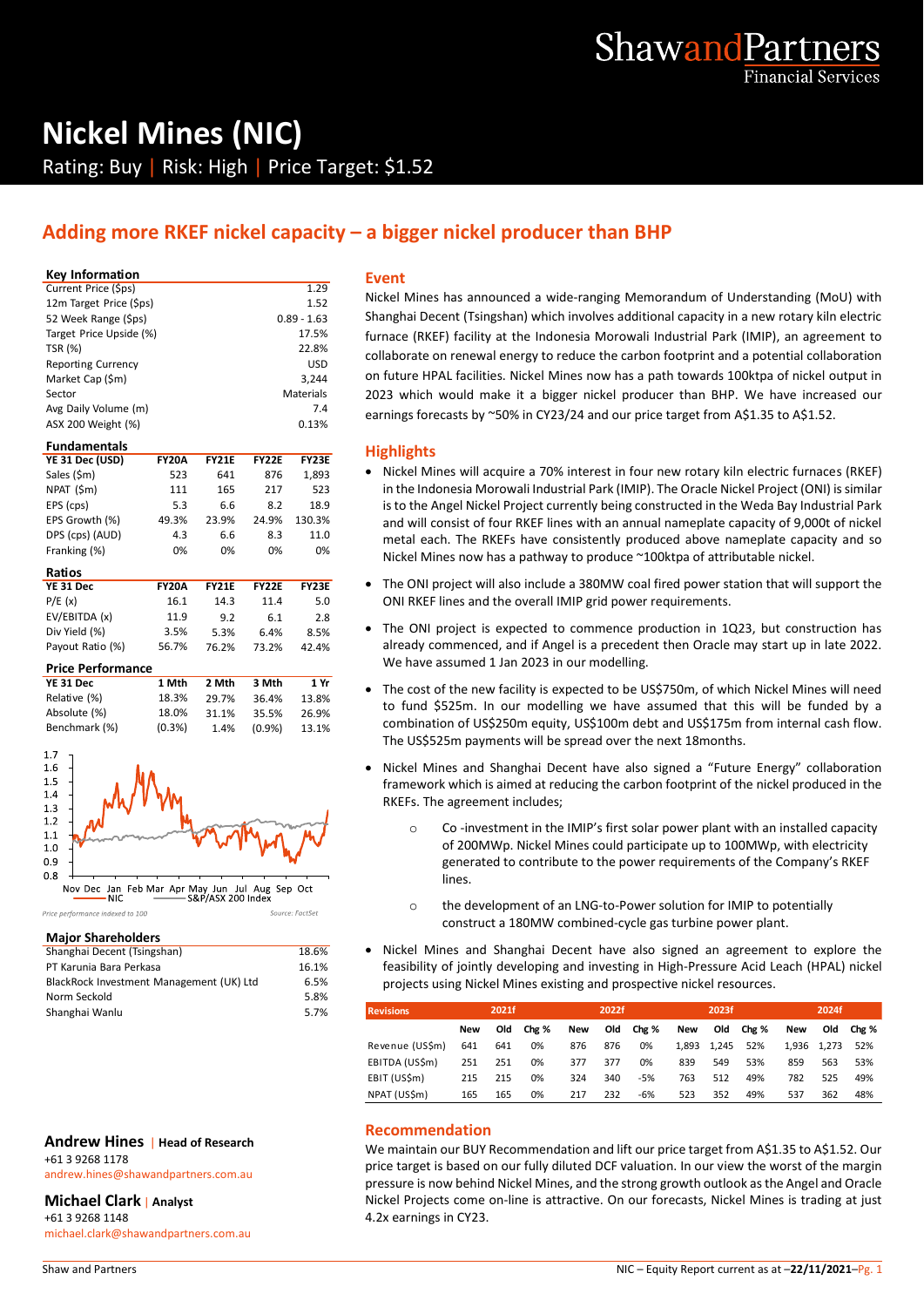# ShawandPartners

Financial Services

# **Nickel Mines Materials Materials FactSet: NIC-AU / Bloomberg: NIC AU**

| <b>Key Items</b>                | Data          | EP.       |
|---------------------------------|---------------|-----------|
| Recommendation                  | <b>BUY</b>    | PE        |
| <b>Risk</b>                     | <b>HIGH</b>   | EV        |
| Price (\$ps)                    | 1.29          | EV        |
| Target Price (\$ps)             | 1.52          | DP        |
| 52 Week Range (\$ps)            | $0.89 - 1.63$ | Di        |
| Shares on Issue (m)             | 2,515         | Fra       |
| Market Cap (\$m)                | 3,244         | Pa        |
| Enterprise Value (\$m)          | 3,185         |           |
| TSR (%)                         | 22.8%         | <u>Pr</u> |
| Valuation per share (cps) (AUD) | 1.52          | Sal       |
| Valuation (\$m)                 | 4.199.65      | Sc        |
| <b>Company Description</b>      |               | Ot        |

Nickel Mines Ltd. is a nickel producer with assets in Indonesia and operates in partnership with Tsingshan, the world's largest stainless steel producer. Nickel Mines produces nickel ore from the Hengjaya Mine which supplies feedstock to the Indonesia Morowali Industrial Park (IMIP). The company's main asset is an 80% stake in the Hengjaya and Ranger rotary kiln electric furnaces (RKEF) located in IMIP. The company was founded on September 12, 2007



| Financial Year End: 31 December<br><b>FY19A</b><br><b>Investment Summary (USD)</b><br><b>FY20A</b><br><b>FY21E</b><br>EPS (Reported) (cps)<br>3.5<br>5.3<br>EPS (Underlying) (cps)<br>3.5<br>5.3<br>EPS (Underlying) Growth (%)<br>(42.3%)<br>49.3%<br>23.9%<br>PE (Underlying) (x)<br>13.0<br>16.1<br>14.3<br>EV / EBIT $(x)$<br>28.6<br>10.8<br>14.6<br>23.8<br>EV / EBITDA (x)<br>11.9 |                              |
|-------------------------------------------------------------------------------------------------------------------------------------------------------------------------------------------------------------------------------------------------------------------------------------------------------------------------------------------------------------------------------------------|------------------------------|
|                                                                                                                                                                                                                                                                                                                                                                                           | <b>FY22E</b><br>FY23E        |
|                                                                                                                                                                                                                                                                                                                                                                                           | 6.6<br>8.2<br>18.9           |
|                                                                                                                                                                                                                                                                                                                                                                                           | 6.6<br>8.2<br>18.9           |
|                                                                                                                                                                                                                                                                                                                                                                                           | 24.9%<br>130.3%              |
|                                                                                                                                                                                                                                                                                                                                                                                           | 11.4<br>5.0                  |
|                                                                                                                                                                                                                                                                                                                                                                                           | 7.1<br>3.0                   |
|                                                                                                                                                                                                                                                                                                                                                                                           | 9.2<br>6.1<br>2.8            |
| 0.0<br>DPS (cps) (AUD)<br>4.3                                                                                                                                                                                                                                                                                                                                                             | 6.6<br>8.3<br>11.0           |
| Dividend Yield (%)<br>0.0%<br>3.5%<br>5.3%                                                                                                                                                                                                                                                                                                                                                | 6.4%<br>8.5%                 |
| Franking (%)<br>0%<br>0%                                                                                                                                                                                                                                                                                                                                                                  | 0%<br>0%<br>0%               |
| Payout Ratio (%)<br>0.0%<br>56.7%<br>76.2%                                                                                                                                                                                                                                                                                                                                                | 73.2%<br>42.4%               |
| Profit and Loss (USD) (m)<br><b>FY19A</b><br><b>FY21E</b><br><b>FY20A</b>                                                                                                                                                                                                                                                                                                                 | <b>FY22E</b><br><b>FY23E</b> |
| Sales<br>236<br>523<br>641                                                                                                                                                                                                                                                                                                                                                                | 876<br>1,893                 |
| Sales Growth (%)<br>263.5%<br>121.8%<br>22.4%                                                                                                                                                                                                                                                                                                                                             | 36.7%<br>116.0%              |
| Other Operating Income<br>$\mathbf{1}$<br>0                                                                                                                                                                                                                                                                                                                                               | 0<br>0<br>0                  |
| 97<br><b>EBITDA</b><br>194<br>251                                                                                                                                                                                                                                                                                                                                                         | 377<br>839                   |
| 41.2%<br>37.1%<br>39.2%                                                                                                                                                                                                                                                                                                                                                                   | 43.0%<br>44.3%               |
| EBITDA Margin (%)                                                                                                                                                                                                                                                                                                                                                                         |                              |
| Depreciation & Amortisation<br>(16)<br>(37)<br>(37)                                                                                                                                                                                                                                                                                                                                       | (53)<br>(77)                 |
| <b>EBIT</b><br>80.8<br>157.7<br>214.7                                                                                                                                                                                                                                                                                                                                                     | 323.6<br>762.7               |
| <b>EBIT Margin (%)</b><br>34.2%<br>30.1%<br>33.5%                                                                                                                                                                                                                                                                                                                                         | 36.9%<br>40.3%               |
| (3)<br>Net Interest<br>11                                                                                                                                                                                                                                                                                                                                                                 | (3)<br>(2)<br>(4)            |
| 91<br>155<br>213<br>Pretax Profit                                                                                                                                                                                                                                                                                                                                                         | 321<br>759                   |
| 35<br>43<br>Minorities                                                                                                                                                                                                                                                                                                                                                                    | 48<br>72<br>160              |
| <b>NPAT Underlying</b><br>57<br>111<br>165                                                                                                                                                                                                                                                                                                                                                | 217<br>523                   |
| Significant Items<br>0<br>0                                                                                                                                                                                                                                                                                                                                                               | 0<br>0<br>0                  |
| <b>NPAT Reported</b><br>57<br>111<br>165                                                                                                                                                                                                                                                                                                                                                  | 217<br>523                   |
| Cashflow (USD) (m)<br><b>FY19A</b><br><b>FY20A</b><br><b>FY21E</b>                                                                                                                                                                                                                                                                                                                        | <b>FY22E</b><br><b>FY23E</b> |
| 81<br>158<br>EBIT<br>215                                                                                                                                                                                                                                                                                                                                                                  | 324<br>763                   |
| Payments to Suppliers<br>(170)<br>(359)<br>(389)                                                                                                                                                                                                                                                                                                                                          | (499)<br>(1,053)             |
| <b>Receipts from Customers</b><br>213<br>518<br>641                                                                                                                                                                                                                                                                                                                                       | 876<br>1,893                 |
| (9)<br>Tax Paid<br>(5)                                                                                                                                                                                                                                                                                                                                                                    | 0<br>0<br>(32)               |
| 0<br>0<br>Net Interest                                                                                                                                                                                                                                                                                                                                                                    | 4<br>3<br>$\mathbf{1}$       |
| 0<br>0<br>Depreciation & Amortisation                                                                                                                                                                                                                                                                                                                                                     | 0<br>0<br>0                  |
| Other<br>0<br>0<br>(59)                                                                                                                                                                                                                                                                                                                                                                   | (77)<br>(321)                |
| <b>Operating Cashflow</b><br>38<br>196<br>150                                                                                                                                                                                                                                                                                                                                             | 303<br>488                   |
| (30)<br>Capex<br>(7)                                                                                                                                                                                                                                                                                                                                                                      | (3)<br>(3)<br>(4)            |
| (177)<br>(460)<br>Acquisitions and Investments<br>(1)                                                                                                                                                                                                                                                                                                                                     | (463)<br>(62)                |
| Disposal of Fixed Assets/Investments<br>7<br>0                                                                                                                                                                                                                                                                                                                                            | 0<br>0<br>0                  |
|                                                                                                                                                                                                                                                                                                                                                                                           | 0<br>0<br>0                  |
|                                                                                                                                                                                                                                                                                                                                                                                           |                              |
| 0<br>0                                                                                                                                                                                                                                                                                                                                                                                    | (466)<br>(66)                |
| (24)<br>(184)<br>(463)                                                                                                                                                                                                                                                                                                                                                                    |                              |
| (0)<br>418                                                                                                                                                                                                                                                                                                                                                                                | 250<br>0<br>0                |
| 0<br>(15)<br>(101)                                                                                                                                                                                                                                                                                                                                                                        | (132)<br>(194)               |
| (30)<br>(25)<br>200                                                                                                                                                                                                                                                                                                                                                                       | 50<br>(50)                   |
| Other<br><b>Investing Cashflow</b><br>Equity Raised / Bought Back<br>Dividends Paid<br>Change in Debt<br>17<br>Other<br>(43)<br>(53)                                                                                                                                                                                                                                                      | (77)<br>(165)                |
| <b>Financing Cashflow</b><br>(13)<br>334                                                                                                                                                                                                                                                                                                                                                  | 46<br>90<br>(409)            |
| <b>Exchange Rate Effect</b><br>(0)<br>2                                                                                                                                                                                                                                                                                                                                                   | 0<br>0<br>0                  |
| 302<br>(221)<br>1                                                                                                                                                                                                                                                                                                                                                                         | (73)<br>13                   |
|                                                                                                                                                                                                                                                                                                                                                                                           |                              |
| <b>FY19A</b><br><b>FY21E</b><br>FY20A<br>50<br>351<br>131                                                                                                                                                                                                                                                                                                                                 | FY22E<br>FY23E<br>58<br>71   |
|                                                                                                                                                                                                                                                                                                                                                                                           |                              |
| 118<br>97<br>123                                                                                                                                                                                                                                                                                                                                                                          | 168<br>363                   |
| 56<br>61<br>123                                                                                                                                                                                                                                                                                                                                                                           | 168<br>363                   |
| 8<br>1                                                                                                                                                                                                                                                                                                                                                                                    | 8<br>8<br>8                  |
| 601<br>629<br>709                                                                                                                                                                                                                                                                                                                                                                         | 1,122<br>1,111               |
| 897<br>1,235<br>1,507                                                                                                                                                                                                                                                                                                                                                                     | 1,937<br>2,329               |
| 52<br>40                                                                                                                                                                                                                                                                                                                                                                                  | 48<br>62<br>131              |
| 4<br>13                                                                                                                                                                                                                                                                                                                                                                                   | 13<br>0<br>0                 |
| 61<br>32<br>232                                                                                                                                                                                                                                                                                                                                                                           | 295<br>245                   |
| 1<br>4                                                                                                                                                                                                                                                                                                                                                                                    | 4<br>4<br>4                  |
| Net Change in Cash<br><b>Balance Sheet (USD) (m)</b><br>Cash<br>Accounts Receivable<br>Inventory<br><b>Other Current Assets</b><br>PPE<br><b>Total Assets</b><br><b>Accounts Payable</b><br>Short Term Debt<br>Long Term Debt<br>Income Taxes Payable<br>57<br>59<br>Other                                                                                                                | 60<br>92<br>136              |
| <b>Total Liabilities</b><br>175<br>148<br>356                                                                                                                                                                                                                                                                                                                                             | 452<br>515                   |
| 722<br>1,086<br>1,151                                                                                                                                                                                                                                                                                                                                                                     | 1,485<br>1,814               |
| <b>FY19A</b><br>FY20A<br>FY21E                                                                                                                                                                                                                                                                                                                                                            | FY22E<br><b>FY23E</b>        |
| 15.3%<br>17.0%<br>16.2%                                                                                                                                                                                                                                                                                                                                                                   | 18.5%<br>34.8%               |
| <b>Total Shareholder Equity</b><br>Ratios<br>ROE (%)<br>Gearing (%)<br>3.4%<br>(48.4%)<br>10.2%                                                                                                                                                                                                                                                                                           | 15.0%<br>9.4%                |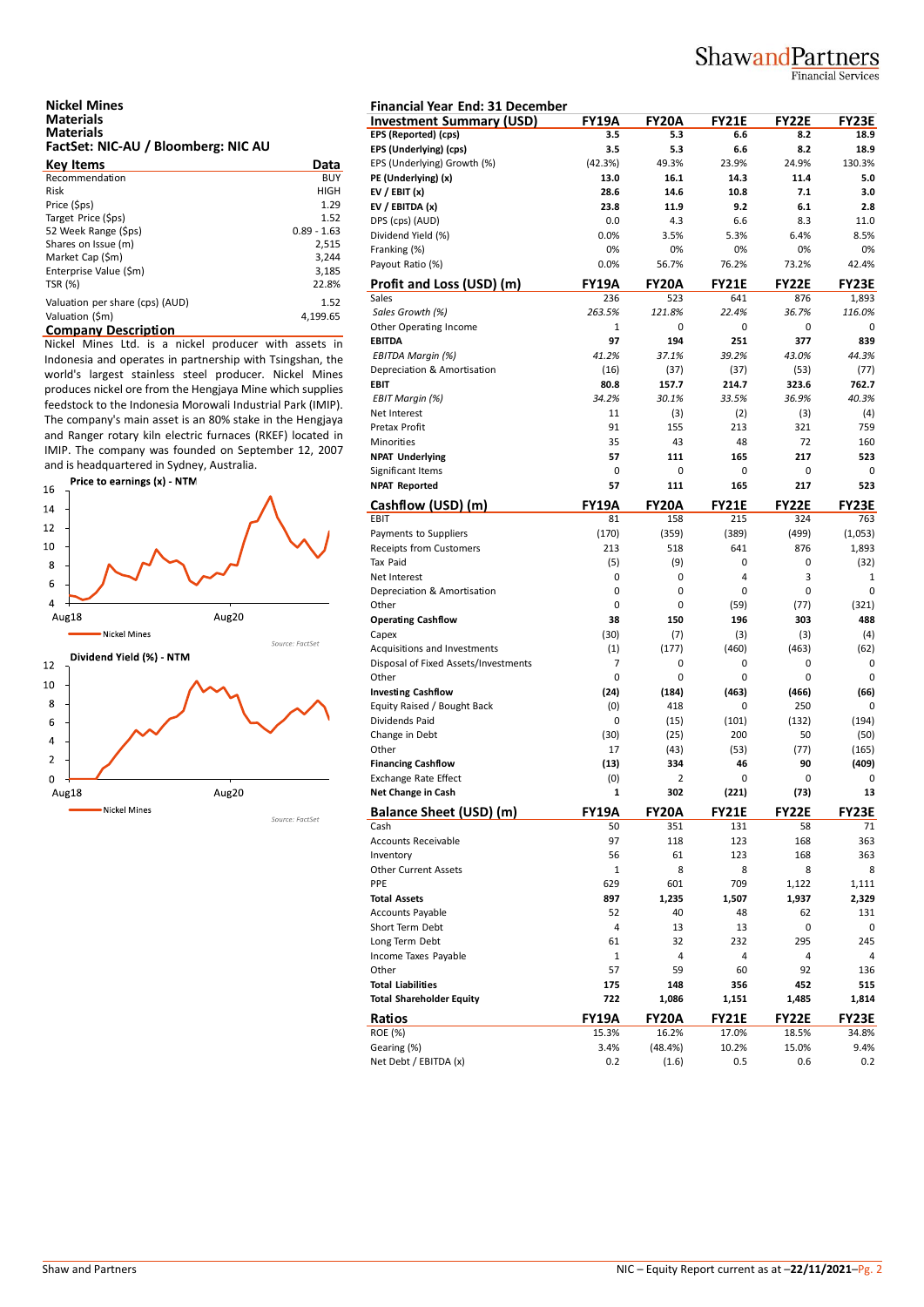#### **Figure 1: Oracle Nickel payment schedule**

| <b>Date</b>                                  | <b>Amount</b><br>(US\$M) | <b>Cumulative</b><br>(US\$M) |                                  | % of ONI |
|----------------------------------------------|--------------------------|------------------------------|----------------------------------|----------|
| Signing of MoU                               | 10.0                     | 10.0                         |                                  |          |
| Definitive Agreement<br>(By 31 January 2022) | 20.0                     | 30.0                         |                                  |          |
| By 31 March 2022                             | 23.0                     | 53.0                         |                                  | 10%      |
| By 30 June 2022                              | 106.0                    | 159.0                        |                                  | 30%      |
| By 30 September 2022                         | 46.2                     | 205.2                        | 1 <sup>st</sup> shareholder loan |          |
| By 31 December 2022                          | 212.0                    | 417.2                        |                                  | 70%      |
|                                              | 46.2                     | 463.4                        | 2 <sup>nd</sup> shareholder loan |          |
| By 31 March 2023                             | 61.6                     | 525.0                        | 3rd shareholder loan             |          |
| Total                                        | 525.0                    |                              |                                  |          |

*Source: Nickel Mines ASX release 22 Nov 2021*

#### **Figure 2: Processed nickel production – 88kt name plate capacity, but could exceed 100ktpa in actual output**



*Source: Nickel Mines ASX release 22 Nov 2021*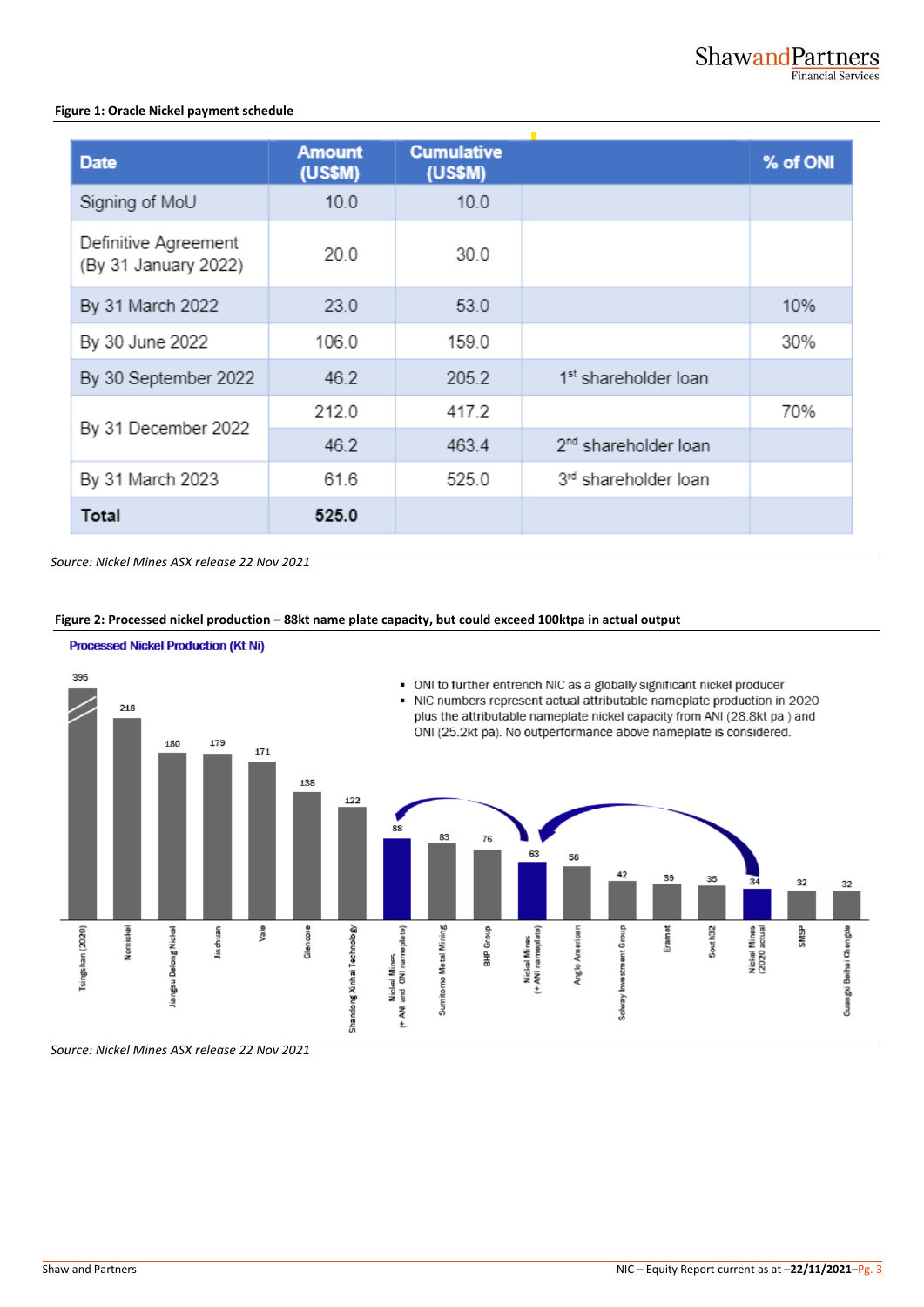#### **Key risks**

- The nickel price is volatile and is often driven by arbitrary policy changes such as the Indonesian export ban. As such, the price of nickel is relatively difficult to forecast and the actual price may differ substantially from our forecasts.
- Some investors may be concerned that the company operates in Indonesia, in partnership with a Chinese company and with Indonesian and Chinese strategic shareholders. However, Nickel Mines is 'inside the fence' and not an outsider. The relationship with Tsingshan is strong, and Tsingshan has a strong relationship with Indonesian authorities.
- Smaller companies carry more significant 'key personnel' risk than larger organisations. If senior management depart the company, then it could delay projects or exacerbate operational risks.

#### **Core drivers and catalyst**

- Nickel is predominantly used in the production of stainless steel (69% of consumption) but is finding growing use as a cathode in lithium ion batteries. The electrification of light vehicles is likely to see increased demand for nickel.
- Nickel Mines has an 80% economic interest in two RKEF projects in the IMIP. At a midcycle nickel price of US\$6.50/lb, the two projects will generate combined free cash flow of about US\$210mpa (100% basis).
- Nickel Mines is acquiring an 80% stake in the Angel Nickel Project at Weda Bay, also in Indonesia in partnership with Tsingshan.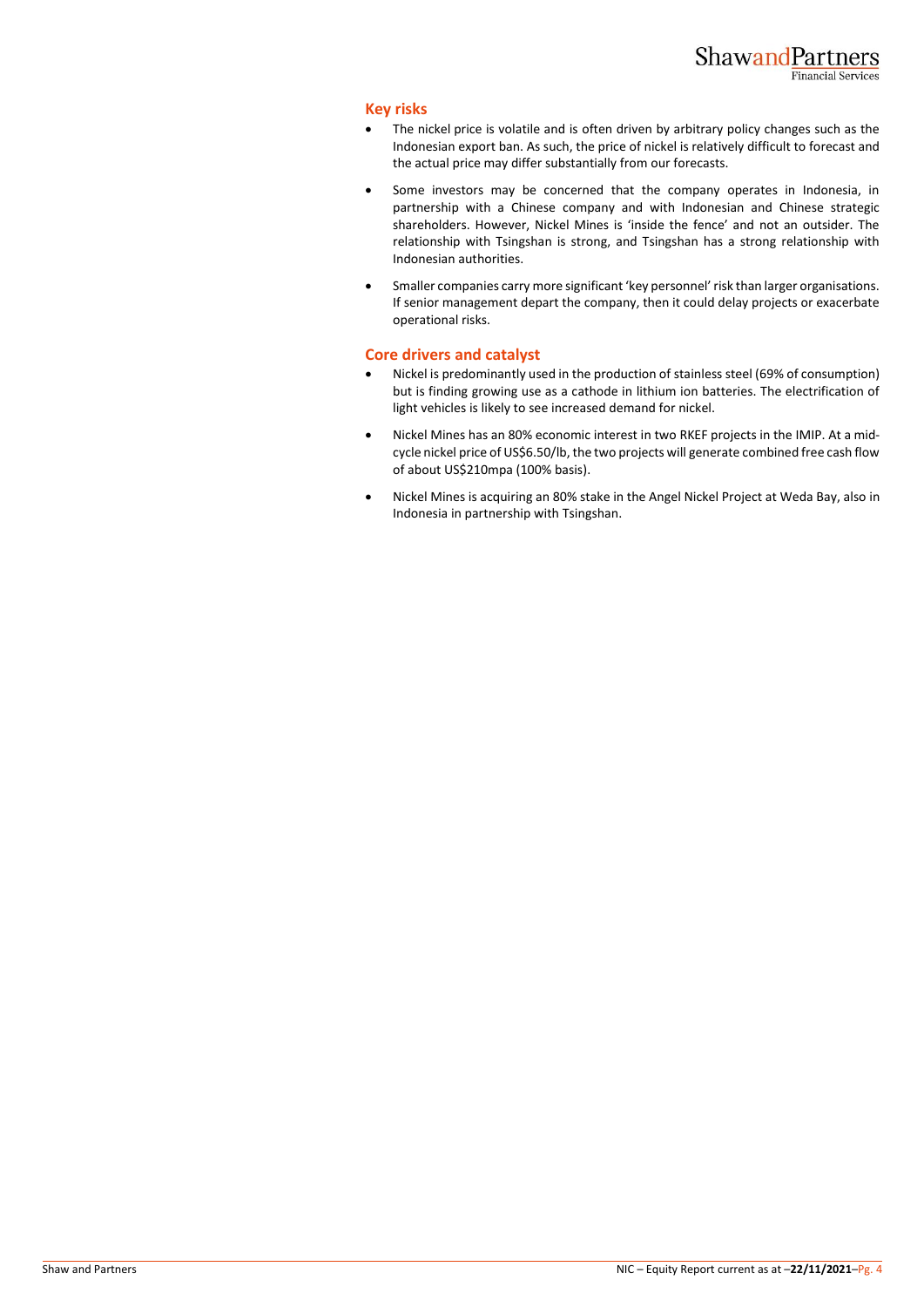## **Rating Classification**

| Buy              | Expected to outperform the overall market                                        |
|------------------|----------------------------------------------------------------------------------|
| Hold             | Expected to perform in line with the overall market                              |
| Sell             | Expected to underperform the overall market                                      |
| <b>Not Rated</b> | Shaw has issued a factual note on the company but does not have a recommendation |

## **Risk Rating**

| High   | Higher risk than the overall market – investors should be aware this stock may be speculative |
|--------|-----------------------------------------------------------------------------------------------|
| Medium | Risk broadly in line with the overall market                                                  |
| Low    | Lower risk than the overall market                                                            |

**RISK STATEMENT:** Where a company is designated as 'High' risk, this means that the analyst has determined that the risk profile for this company is significantly higher than for the market as a whole, and so may not suit all investors. Clients should make an assessment as to whether this stock and its potential price volatility is compatible with their financial objectives. Clients should discuss this stock with their Shaw adviser before making any investment decision.

| <b>Distribution of Investment Ratings</b> |       |                                |  |  |  |  |
|-------------------------------------------|-------|--------------------------------|--|--|--|--|
| Rating                                    | Count | <b>Recommendation Universe</b> |  |  |  |  |
| Buy                                       | 87    | 84%                            |  |  |  |  |
| Hold                                      | 15    | 15%                            |  |  |  |  |
| Sell                                      |       | 1%                             |  |  |  |  |

| <b>History of Investment Rating and Target Price - Nickel Mines</b>        |                                              |                                              |                                           |                                                                            |                                                                               |  |  |  |  |  |
|----------------------------------------------------------------------------|----------------------------------------------|----------------------------------------------|-------------------------------------------|----------------------------------------------------------------------------|-------------------------------------------------------------------------------|--|--|--|--|--|
| Date                                                                       | Closing Price (\$) Target Price (\$)         |                                              | Rating                                    | $$1.8$ ]                                                                   |                                                                               |  |  |  |  |  |
| 22-Nov-21<br>17-Nov-21<br>28-Oct-21<br>26-Aug-21<br>29-Jul-21<br>27-Apr-21 | 1.29<br>1.16<br>1.03<br>1.03<br>1.11<br>1.13 | 1.52<br>1.35<br>1.24<br>1.05<br>1.05<br>1.01 | Buy<br>Buy<br>Buy<br>Hold<br>Sell<br>Sell | \$1.6<br>\$1.4<br>\$1.2<br>\$1.0<br>\$0.8\$<br>\$0.6<br>\$0.4\$<br>\$0.2\$ |                                                                               |  |  |  |  |  |
| 25-Feb-21                                                                  | 1.49                                         | 1.26                                         | Sell                                      |                                                                            | 11/18 02/19 05/19 08/19 11/19 02/20 05/20 08/20 11/20 02/21 05/21 08/21 11/21 |  |  |  |  |  |
| 25-Jan-21                                                                  | 1.40                                         | 1.26                                         | Hold                                      |                                                                            | Nickel Mines<br>- Target Price                                                |  |  |  |  |  |
| $2-Dec-20$                                                                 | 1.05                                         | 1.28                                         | Buy                                       | Buy                                                                        |                                                                               |  |  |  |  |  |
| 16-Oct-20                                                                  | 0.89                                         | 1.33                                         | Buy                                       | Hold                                                                       |                                                                               |  |  |  |  |  |
| 31-Aug-20                                                                  | 0.68                                         | 1.08                                         | Buy                                       | Sell                                                                       |                                                                               |  |  |  |  |  |
| 7-Jul-20                                                                   | 0.60                                         | 1.04                                         | Buy                                       |                                                                            |                                                                               |  |  |  |  |  |